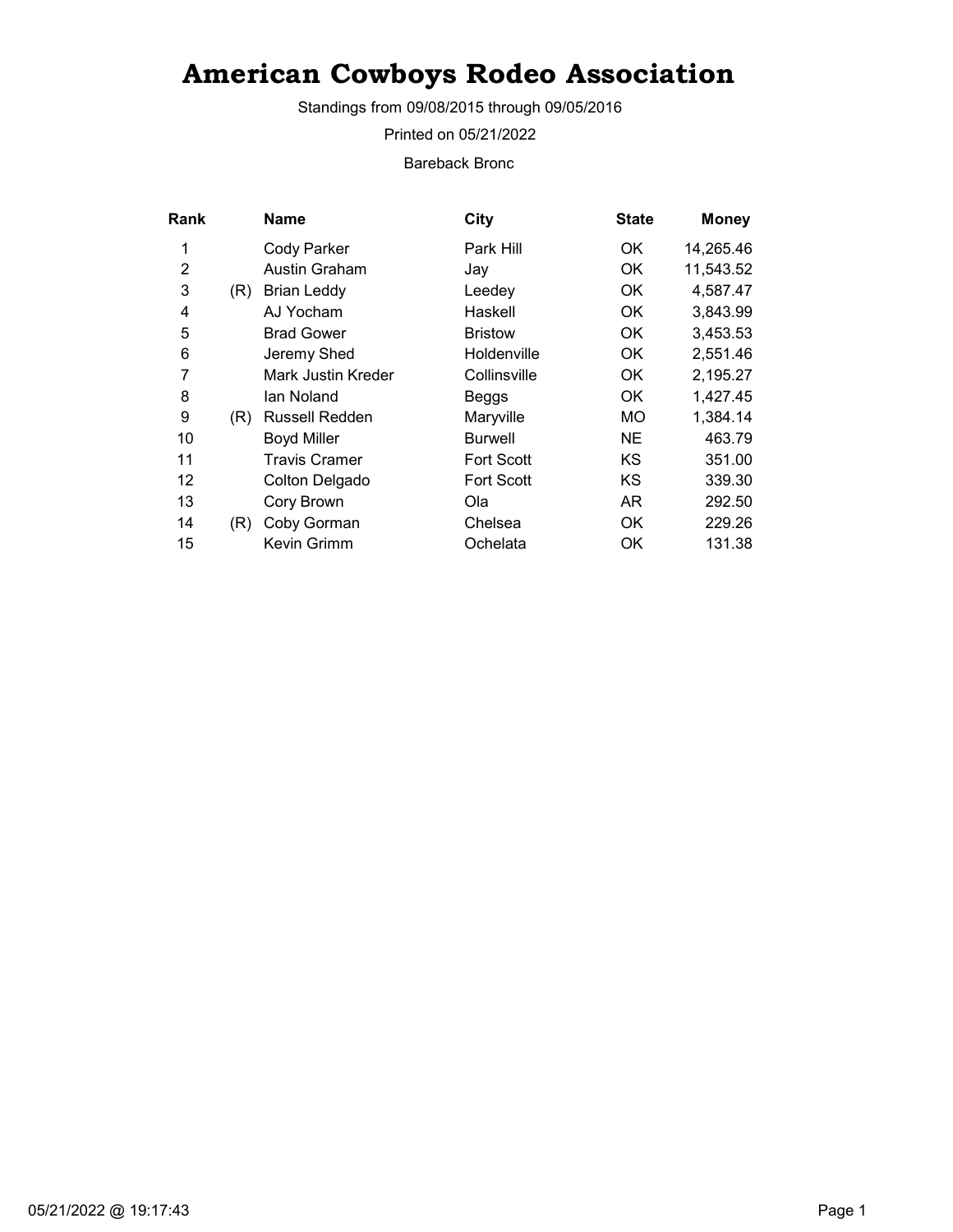Standings from 09/08/2015 through 09/05/2016

Printed on 05/21/2022

Bull Riding

| Rank           |     | Name                    | <b>City</b>       | <b>State</b> | <b>Money</b> |
|----------------|-----|-------------------------|-------------------|--------------|--------------|
| 1              |     | <b>Guthrie Murray</b>   | Miami             | OK.          | 5,259.22     |
| $\overline{2}$ |     | Jared Long              | <b>Skiatook</b>   | OK           | 4,509.88     |
| 3              |     | Luke Bradley            | Seligman          | МO           | 3,847.03     |
| 4              |     | Kolt Forinash           | Rose              | OK           | 3,062.86     |
| 5              | (R) | Jefree Robrahn          | Westville         | OK           | 2,866.70     |
| 6              | (R) | Jesse Wayne Palmer      | Chelsea           | OK           | 2,623.42     |
| 7              |     | Dillon Adolph           | Manhattan         | KS           | 2,072.75     |
| 8              |     | David King              | <b>Baldwin</b>    | KS           | 1,973.56     |
| 9              |     | <b>Wyatt Phillips</b>   | Glenpool          | OK           | 1,951.03     |
| 10             |     | <b>Trey Holston</b>     | <b>Fort Scott</b> | KS           | 1,925.30     |
| 11             | (R) | <b>Maverick Griffin</b> | Lees Summit       | MO           | 1,668.88     |
| 12             |     | <b>Chase Brookshire</b> | Sarcoxie          | МO           | 1,638.99     |
| 13             |     | Dakota Macom            | Calera            | OK           | 1,579.08     |
| 14             |     | <b>Ryan Dirteater</b>   | Hulbert           | OK           | 1,565.38     |
| 15             |     | <b>Matt Luster</b>      | Yukon             | OK           | 1,060.78     |
| 16             |     | <b>Brandon Wesson</b>   | Delaware          | OK           | 871.29       |
| 17             |     | Jimmie Dishman          | Haskell           | OK           | 848.08       |
| 18             | (R) | Logan Robrahn           | Siloam Springs    | AR           | 663.14       |
| 19             |     | Tyler Jackson           | Salem             | AR           | 632.28       |
| 20             |     | <b>Wyatt Rogers</b>     | Tahlequah         | OK           | 563.16       |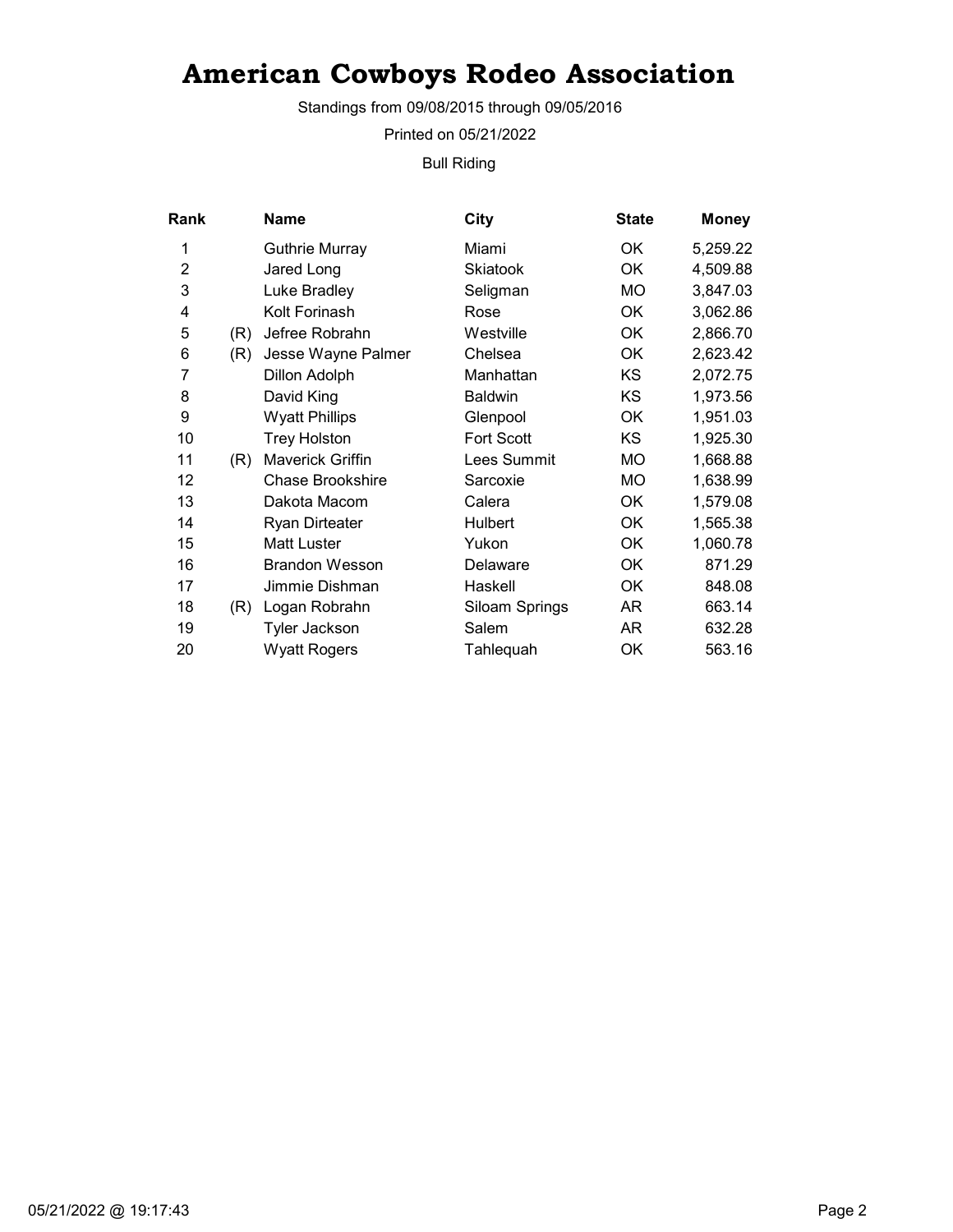Standings from 09/08/2015 through 09/05/2016

Printed on 05/21/2022

Saddle Bronc

| Rank           |     | <b>Name</b>           | City              | <b>State</b> | <b>Money</b> |
|----------------|-----|-----------------------|-------------------|--------------|--------------|
| 1              |     | Shane Hand            | Vinita            | OK.          | 10,357.89    |
| $\overline{2}$ |     | Sean Prater           | Peru              | <b>KS</b>    | 8,116.39     |
| 3              |     | <b>Blane Stacy</b>    | <b>Blanchard</b>  | OK           | 7,025.41     |
| 4              |     | Cody Goertzen         | <b>Union City</b> | OK           | 6,848.88     |
| 5              |     | <b>Timmy Matthews</b> | Monkey Island     | OK           | 6,737.75     |
| 6              |     | <b>Tex Benfer</b>     | Tupelo            | OK           | 6,434.51     |
| 7              |     | Kip Overman           | Columbus          | KS.          | 6,312.30     |
| 8              |     | <b>Tyler West</b>     | Lincoln           | OK           | 1,270.91     |
| 9              | (R) | <b>Colton Goad</b>    | Enid              | 0K           | 1,055.61     |
| 10             |     | <b>Austin Suttle</b>  | Lincoln           | AR.          | 911.80       |
| 11             | (R) | Cole Pacheco          | Edmond            | 0K           | 675.00       |
| 12             | (R) | Clay Hokr             | Eldorado          | ΚS           | 585.00       |
| 13             |     | <b>Andrew Leeper</b>  | Leon              | IA           | 552.72       |
| 14             |     | Kyle Bachman          | Welch             | 0K           | 528.12       |
| 15             | (R) | Seth Henenberg        | Ft. Scott         | KS           | 507.60       |
| 16             | (R) | <b>Mathew Swaim</b>   | Redfield          | KS           | 296.61       |
| 17             |     | Rowdy Chesser         | Aline             | 0K           | 229.50       |
| 18             |     | Dakota Hunsaker       | Columbus          | KS           | 119.70       |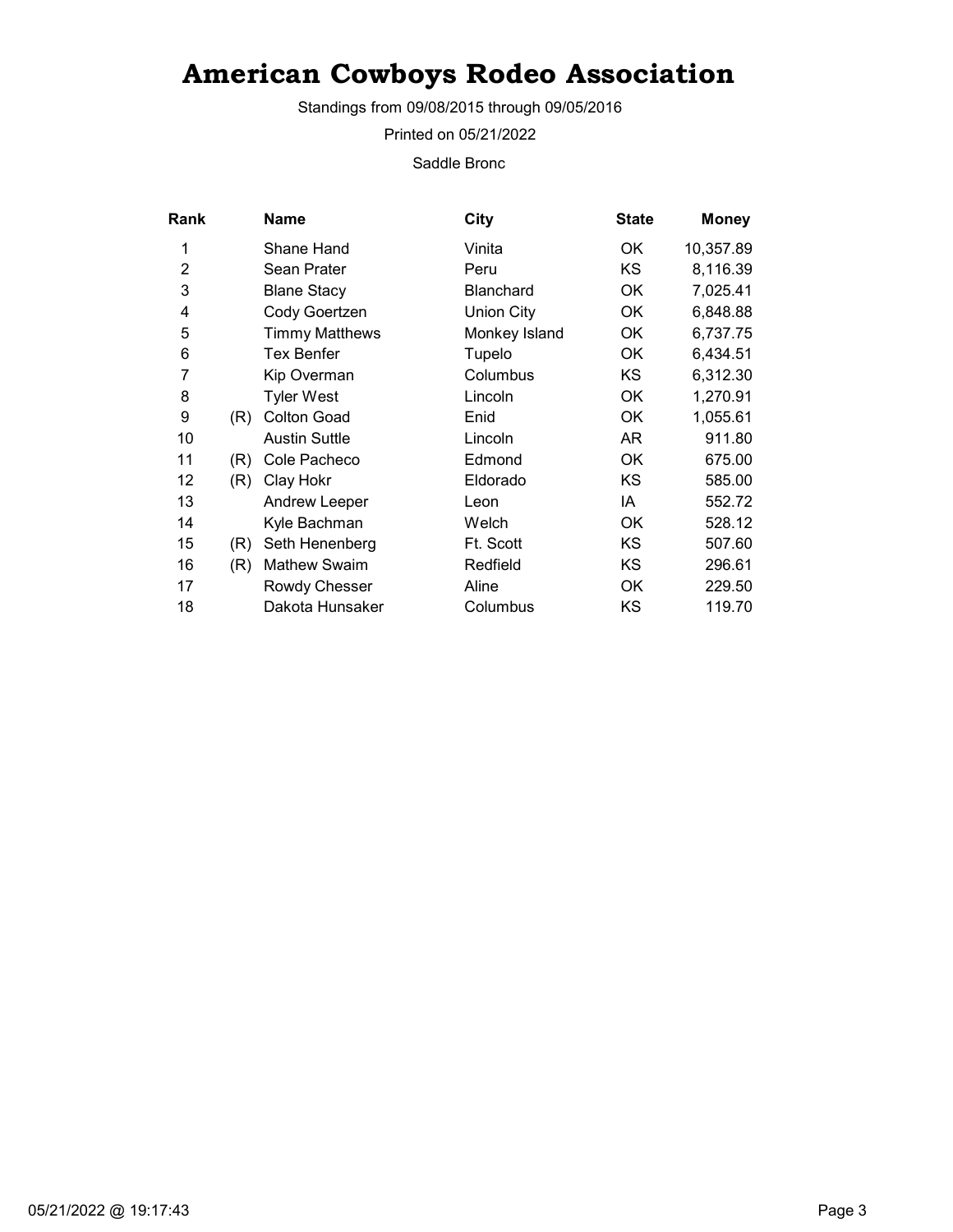Standings from 09/08/2015 through 09/05/2016

Printed on 05/21/2022

Tie-Down Roping

| Rank           | Name                   | City               | <b>State</b> | <b>Money</b> |
|----------------|------------------------|--------------------|--------------|--------------|
| 1              | JC King                | <b>Stilwell</b>    | OK           | 8,423.60     |
| $\overline{2}$ | Ethan Hill             | S. Coffeyville     | OK           | 7,299.34     |
| 3              | Glenn Jackson          | Okmulgee           | OK           | 6,932.69     |
| 4              | <b>Tylen Layton</b>    | Copan              | OK           | 6,288.73     |
| 5              | William Whayne         | Tulsa              | 0K           | 5,691.24     |
| 6              | Matt Yocham            | Wann               | OK           | 5,233.15     |
| 7              | <b>Blake Ash</b>       | Aurora             | МO           | 5,231.50     |
| 8              | <b>Blake Deckard</b>   | Eufaula            | <b>OK</b>    | 5,182.83     |
| 9              | Shay Walters           | Collinsville       | OK           | 4,561.31     |
| 10             | Luke Potter            | Maple City         | KS           | 4,361.58     |
| 11             | <b>Billy Hamilton</b>  | Stigler            | 0K           | 4,244.39     |
| 12             | <b>Dillon Sherrick</b> | Welch              | 0K           | 4,087.91     |
| 13             | <b>Mason Carter</b>    | Checotah           | 0K           | 3,917.05     |
| 14             | <b>Stevie Brickey</b>  | Tahlequah          | OK           | 3,905.58     |
| 15             | Garrett King           | <b>Bentonville</b> | AR           | 3,416.05     |
| 16             | Jarrod Branch          | Wellston           | OK.          | 3,148.45     |
| 17             | <b>Tyler Milligan</b>  | Stephenville       | TX           | 3,079.25     |
| 18             | Cole Wilson            | Osage City         | KS           | 2,870.52     |
| 19             | Heath Rickman          | Pea Ridge          | AR           | 2,848.29     |
| 20             | Stephen Reagor         | Tulsa              | OK           | 2,739.11     |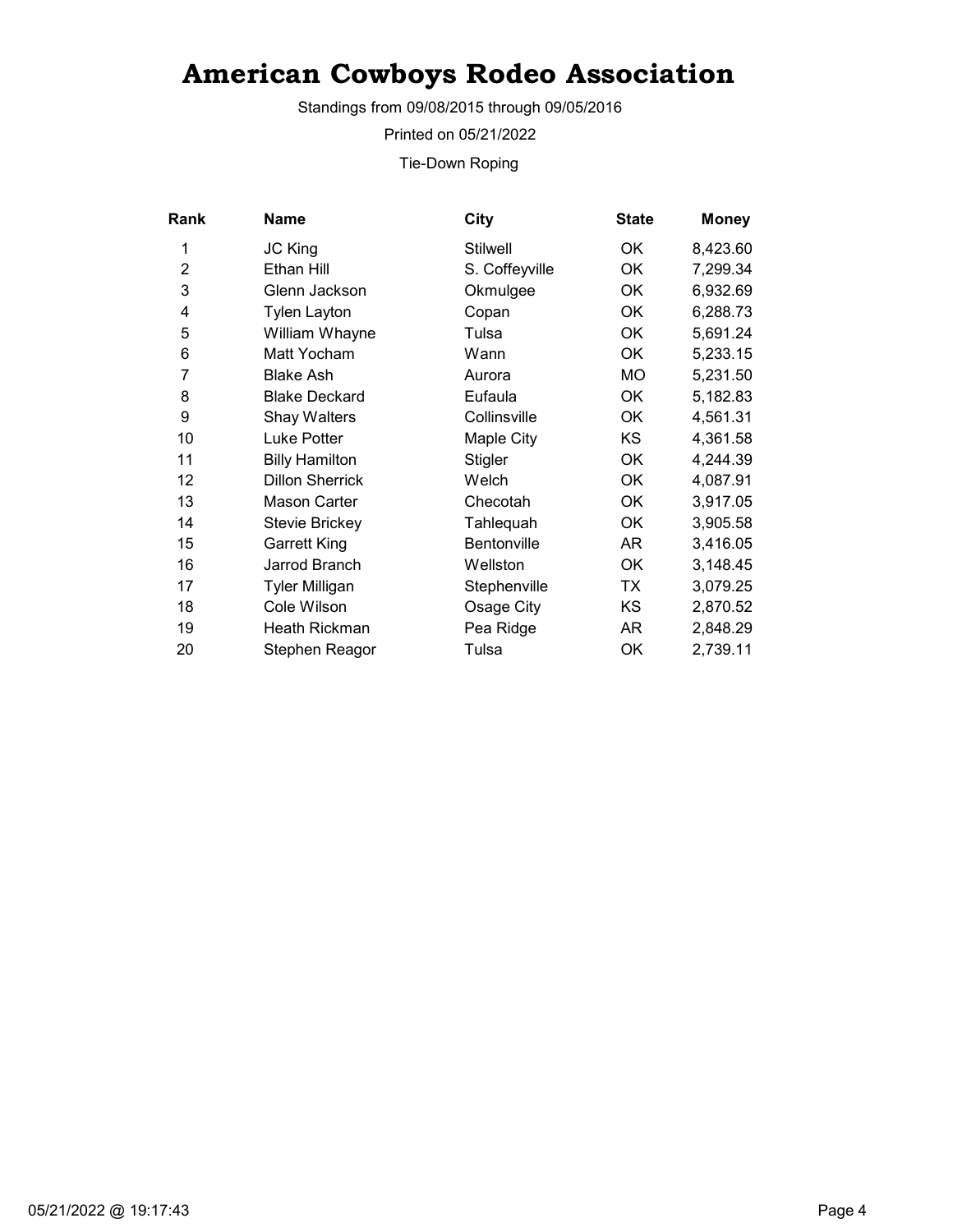Standings from 09/08/2015 through 09/05/2016

Printed on 05/21/2022

Steer Wrestling

| Rank           |     | <b>Name</b>             | City            | <b>State</b> | <b>Money</b> |
|----------------|-----|-------------------------|-----------------|--------------|--------------|
| 1              |     | <b>Tanner McElhaney</b> | Henryetta       | ОK           | 10,707.07    |
| $\overline{2}$ |     | Austin Mason            | Hennryetta      | <b>OK</b>    | 8,521.16     |
| 3              |     | <b>Brady McFarren</b>   | Okmulgee        | OK           | 7,759.86     |
| 4              | (R) | <b>Chase Crane</b>      | Boynton         | ОK           | 6,924.05     |
| 5              | (R) | <b>Shane Frey</b>       | Hico            | ТX           | 6,342.08     |
| 6              |     | Ray M. Carlson          | <b>Bristow</b>  | OK           | 5,519.15     |
| 7              |     | <b>Stewart Gulager</b>  | Ft. Scott       | KS           | 5,286.78     |
| 8              | (R) | <b>Riley Duvall</b>     | Checotah        | OK           | 4,823.14     |
| 9              |     | Cody Brecheisen         | Wyandotte       | ОK           | 4,488.78     |
| 10             |     | Mason Carter            | Checotah        | ОK           | 4,465.65     |
| 11             |     | Scott McReynolds        | <b>Bristow</b>  | OK           | 4,429.86     |
| 12             |     | James Taylor            | Tulsa           | OK           | 4,059.44     |
| 13             |     | <b>Chance Howard</b>    | Cedarville      | AR           | 3,160.50     |
| 14             | (R) | Jarred Shepherd         | Amber           | OK           | 3,158.69     |
| 15             |     | Cody Charmasson         | <b>Bristow</b>  | OK           | 2,678.72     |
| 16             | (R) | <b>Charles Howell</b>   | <b>Stilwell</b> | OK           | 2,656.27     |
| 17             |     | <b>Travis Burgett</b>   | Van Buren       | AR.          | 2,648.83     |
| 18             | (R) | Jacob Edler             | Alva            | OK           | 2,548.29     |
| 19             |     | <b>Eric Bennett</b>     | Tulsa           | OK           | 2,437.59     |
| 20             | (R) | <b>Bryce Segotta</b>    | Talihina        | OK           | 2,427.29     |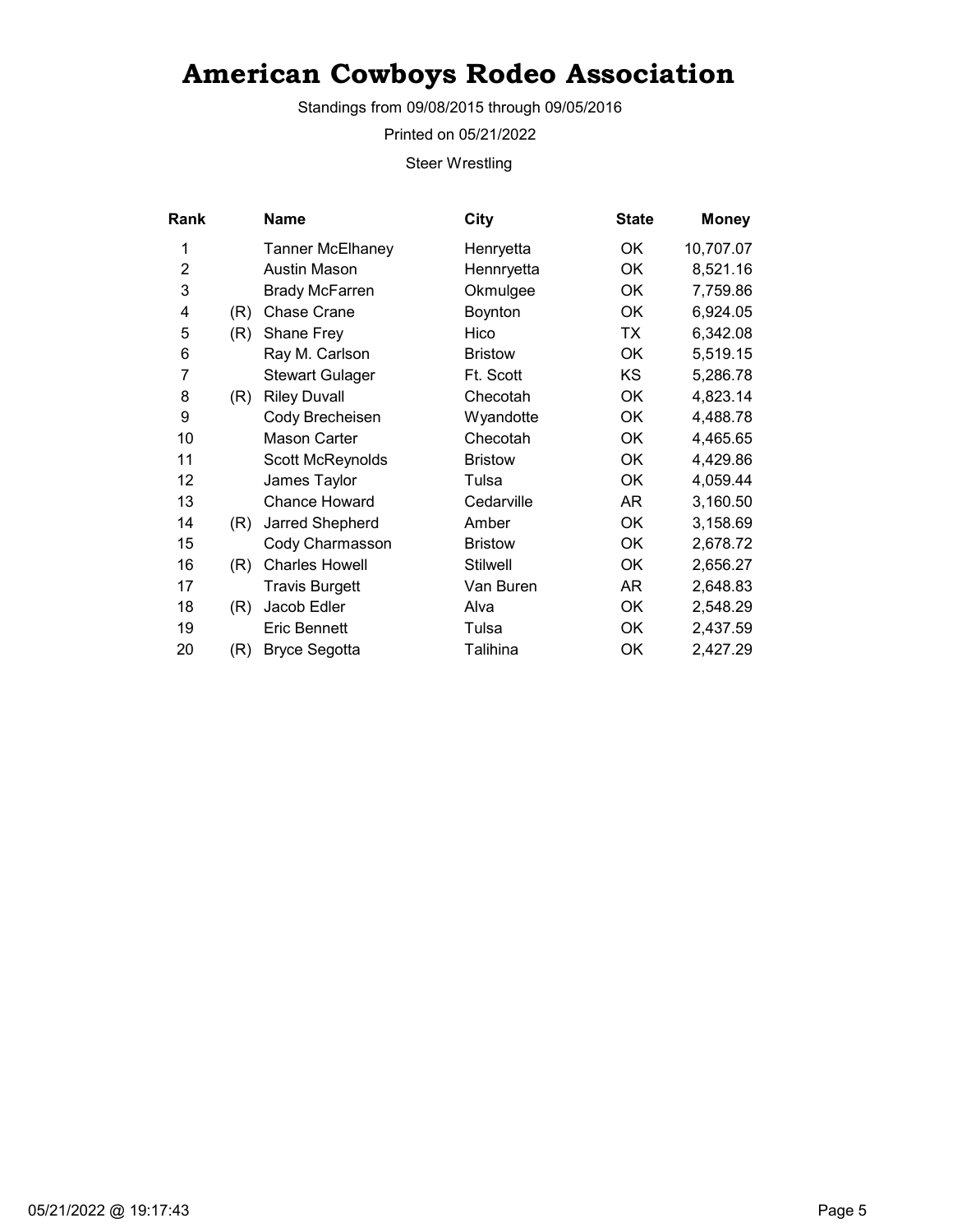Standings from 09/08/2015 through 09/05/2016

Printed on 05/21/2022

Cowgirl Barrel Racing

| Rank           | <b>Name</b>            | City             | <b>State</b> | <b>Money</b> |
|----------------|------------------------|------------------|--------------|--------------|
| 1              | <b>Kelsey Spurlock</b> | Inola            | OK           | 8,719.14     |
| $\overline{2}$ | <b>Brandy Sams</b>     | Beggs            | OK           | 7,820.59     |
| 3              | <b>Tracy Nowlin</b>    | Nowata           | 0K           | 6,545.19     |
| 4              | Andee Jo Haden         | Bentonville      | AR           | 6,468.74     |
| 5              | <b>Shelley Ward</b>    | Bartlesville     | ОK           | 6,397.35     |
| 6              | Cheryl Cody            | Byars            | OK           | 5,017.68     |
| 7              | Savannah Pearson       | Summers          | AR           | 4,907.93     |
| 8              | Reesa Lierly           | Sapulpa          | ОK           | 4,632.04     |
| 9              | Paula Mercer           | Howe             | OK           | 3,896.96     |
| 10             | LaRae Smith            | <b>Barnsdall</b> | <b>OK</b>    | 3,730.78     |
| 11             | Donna Jackson          | Spiro            | OK           | 3,184.50     |
| 12             | Sallye Williams        | <b>Skiatook</b>  | OK           | 3,122.36     |
| 13             | Kynder Starr           | Catoosa          | OK           | 2,904.22     |
| 14             | <b>Erica Canant</b>    | Perryville       | AR           | 2,857.73     |
| 15             | Sarah Burgett          | Van Buren        | AR           | 2,520.41     |
| 16             | <b>Amber Scales</b>    | Pittsburg        | KS.          | 2,426.58     |
| 17             | Jyme Beth Powell       | Checotah         | OK           | 2,297.25     |
| 18             | Shalonda Miller        | Mansfield        | MO           | 2,225.46     |
| 19             | Jenny Jo Earp- Kijac   | Jay              | OK           | 2,066.32     |
| 20             | Kara Kreder            | Collinsville     | ΟK           | 2,055.59     |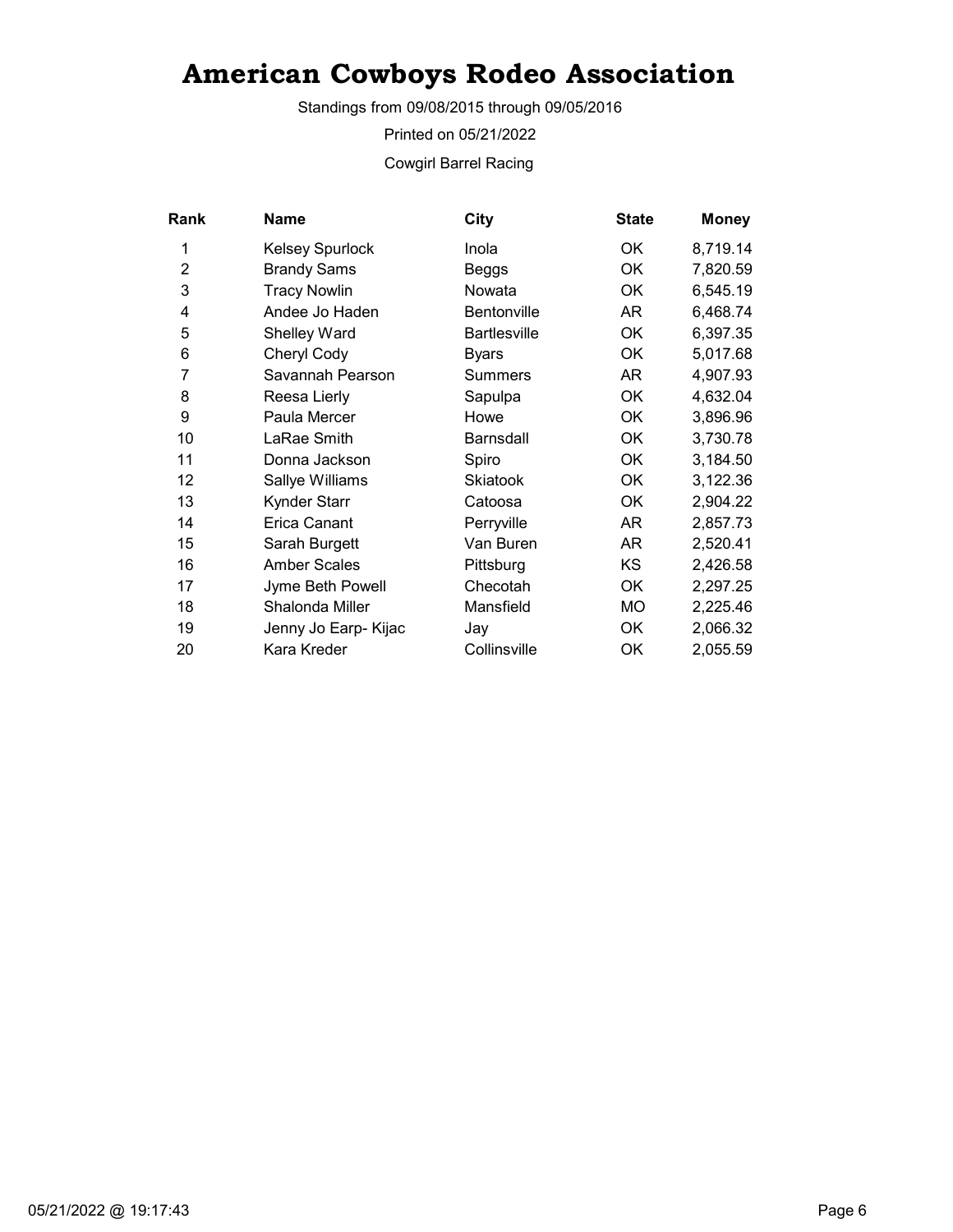Standings from 09/08/2015 through 09/05/2016

Printed on 05/21/2022

Header Team Roping

| Rank           |     | Name                      | City           | <b>State</b> | <b>Money</b> |
|----------------|-----|---------------------------|----------------|--------------|--------------|
| 1              |     | <b>Eric Flurry</b>        | Spiro          | ОK           | 15,809.56    |
| $\overline{2}$ |     | Jake Weddle               | St. Joe        | AR           | 9,910.01     |
| 3              |     | <b>Jesse Stipes</b>       | Salina         | <b>OK</b>    | 9,777.79     |
| 4              | (R) | <b>Brenten Hall</b>       | Jay            | <b>OK</b>    | 8,638.09     |
| 5              |     | <b>Terry Crow</b>         | Miami          | <b>OK</b>    | 7,471.26     |
| 6              |     | <b>Clint Peverley</b>     | Owasso         | OK           | 6,774.02     |
| 7              |     | Destry Graham             | Sallisaw       | OK           | 6,243.62     |
| 8              |     | <b>Thompson Berryhill</b> | Talala         | OK           | 6,074.90     |
| 9              |     | Joel Maker                | Tahlequah      | <b>OK</b>    | 6,061.53     |
| 10             |     | Cody Heflin               | Pryor          | OK           | 5,162.62     |
| 11             |     | <b>Blake Deckard</b>      | Eufaula        | OK           | 3,832.25     |
| 12             |     | AJ Horton                 | <b>Stigler</b> | ОK           | 3,621.26     |
| 13             |     | Cody Bailey               | Ozark          | AR           | 2,773.02     |
| 14             |     | Paul Hefner               | Bixby          | OK           | 2,708.26     |
| 15             |     | Coleman Proctor           | Pryor          | OK           | 1,891.21     |
| 16             |     | <b>Brye Crites</b>        | Welch          | OK           | 1,848.72     |
| 17             |     | Cale Markham              | Vinita         | OK           | 1,835.89     |
| 18             |     | Thomas Smith              | Barnsdall      | OK           | 1,791.59     |
| 19             |     | Casper May                | Ramona         | OK           | 1,347.64     |
| 20             |     | Casey Hicks               | Talala         | OK           | 1,275.30     |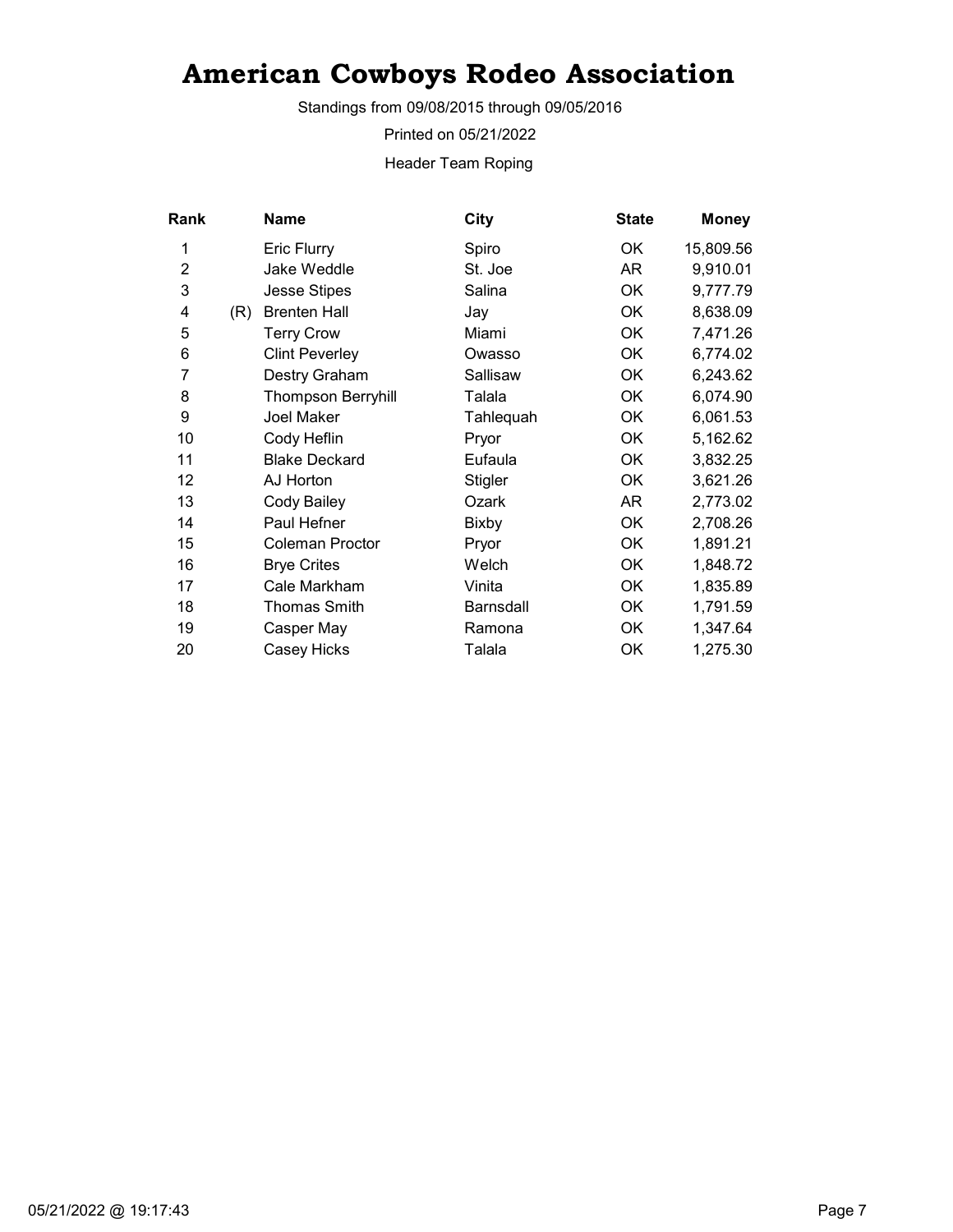Standings from 09/08/2015 through 09/05/2016

Printed on 05/21/2022

Heeler Team Roping

| Rank           |     | <b>Name</b>                | City                | <b>State</b> | <b>Money</b> |
|----------------|-----|----------------------------|---------------------|--------------|--------------|
| 1              |     | <b>Stitches Stanley</b>    | Wagoner             | OK           | 15,165.54    |
| $\overline{2}$ |     | Jake Pianalto              | Rose                | <b>OK</b>    | 10,075.09    |
| 3              |     | Josh Canant                | Perryville          | AR           | 9,285.17     |
| 4              |     | Jake Clay                  | Sapulpa             | ОK           | 8,266.80     |
| 5              |     | <b>Buddy Hawkins</b>       | Columbus            | KS           | 7,603.51     |
| 6              |     | <b>Tyler Hutchins</b>      | Rose                | OK           | 5,982.65     |
| 7              |     | Sawyer Barham              | Barnsdall           | OK           | 5,575.68     |
| 8              |     | <b>Brye Crites</b>         | Welch               | <b>OK</b>    | 4,880.82     |
| 9              |     | Kyle Horton                | Stigler             | 0K           | 4,413.52     |
| 10             |     | Kyle Burger                | Wann                | OK           | 4,343.66     |
| 11             |     | Ben Hogan                  | Vian                | OK           | 4,333.50     |
| 12             |     | <b>Nicky Simmons</b>       | Colcord             | OK           | 4,072.03     |
| 13             |     | <b>Chad Evans</b>          | Miami               | OK           | 4,018.94     |
| 14             |     | Tanner Ward                | Wister              | OK           | 3,791.57     |
| 15             |     | <b>Justin Fox</b>          | Huntsville          | AR           | 3,566.00     |
| 16             |     | Chase McAlvain             | <b>Hulbert</b>      | OK           | 2,112.19     |
| 17             |     | <b>Billie Jack Saebens</b> | Nowata              | <b>OK</b>    | 1,268.34     |
| 18             |     | Thomas Smith               | <b>Barnsdall</b>    | OK           | 1,175.27     |
| 19             |     | <b>Dustin Buffer</b>       | Colcord             | OK           | 744.18       |
| 20             | (R) | <b>Cory North</b>          | <b>Mount Vernon</b> | МO           | 739.01       |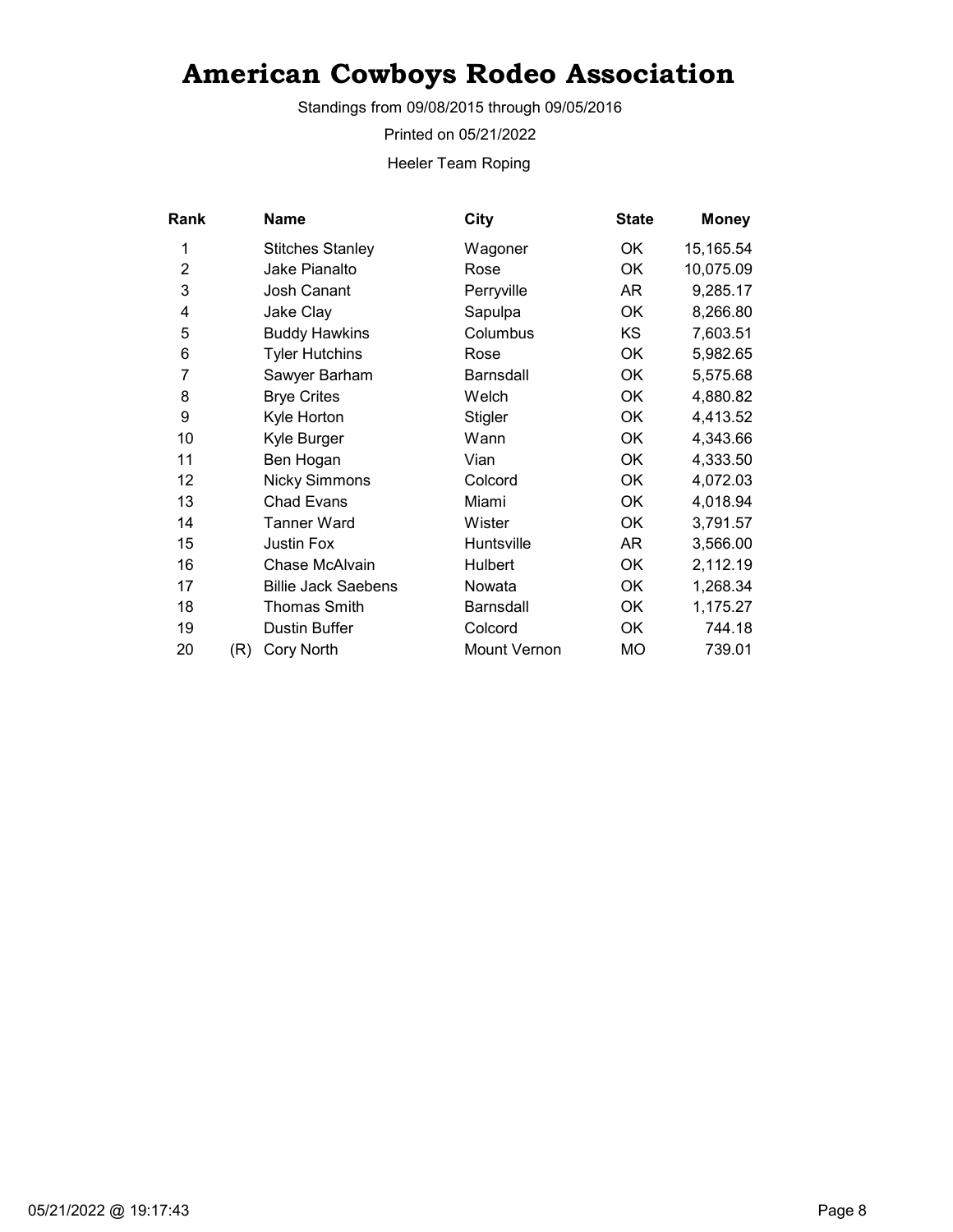Standings from 09/08/2015 through 09/05/2016

Printed on 05/21/2022

Cowgirl Breakaway

| Rank           |     | <b>Name</b>            | City        | <b>State</b> | <b>Money</b> |
|----------------|-----|------------------------|-------------|--------------|--------------|
| 1              |     | Jimme Beth Hefner      | Bixby       | OK           | 7,955.43     |
| $\overline{2}$ |     | Angela Bartley         | Chouteau    | OK           | 7,334.36     |
| 3              |     | Jenna Lee Adams        | Weatherford | ОK           | 6,404.41     |
| 4              |     | Randi Stanley          | Wagoner     | <b>OK</b>    | 6,306.11     |
| 5              |     | Rachel Harp            | Lincoln     | AR           | 5,397.97     |
| 6              |     | <b>Lindsey Hughes</b>  | Augusta     | <b>KS</b>    | 5,174.42     |
| 7              |     | Kylee Jo Horton        | Stigler     | OK           | 4,986.85     |
| 8              |     | Addee Larae Carder     | Miami       | OK           | 4,899.67     |
| 9              |     | Katie Meller McElhaney | Henryetta   | OK           | 4,693.53     |
| 10             |     | Cassie Vaughan         | Weatherford | OK           | 4,435.31     |
| 11             |     | Johnna Setzer          | Quitman     | AR.          | 4,434.21     |
| 12             |     | Kaci Starkey           | Gentry      | AR           | 4,270.19     |
| 13             | (R) | <b>Winter Williams</b> | Copan       | OK           | 4,197.94     |
| 14             |     | Gabby Lassiter         | Okmulgee    | OK           | 3,931.84     |
| 15             |     | Jacie Hudspeth Ponder  | Afton       | ОK           | 3,303.53     |
| 16             |     | Kasi Prather           | Ochelata    | ОK           | 3,224.26     |
| 17             |     | Michelle Wilson        | Osage City  | <b>KS</b>    | 2,685.93     |
| 18             |     | Kendyl Hutton          | Sperry      | OK           | 2,681.03     |
| 19             |     | Tamara Smith           | Wynona      | ОK           | 2,487.81     |
| 20             |     | <b>Kesley Pontius</b>  | Wellston    | OK           | 2,398.92     |